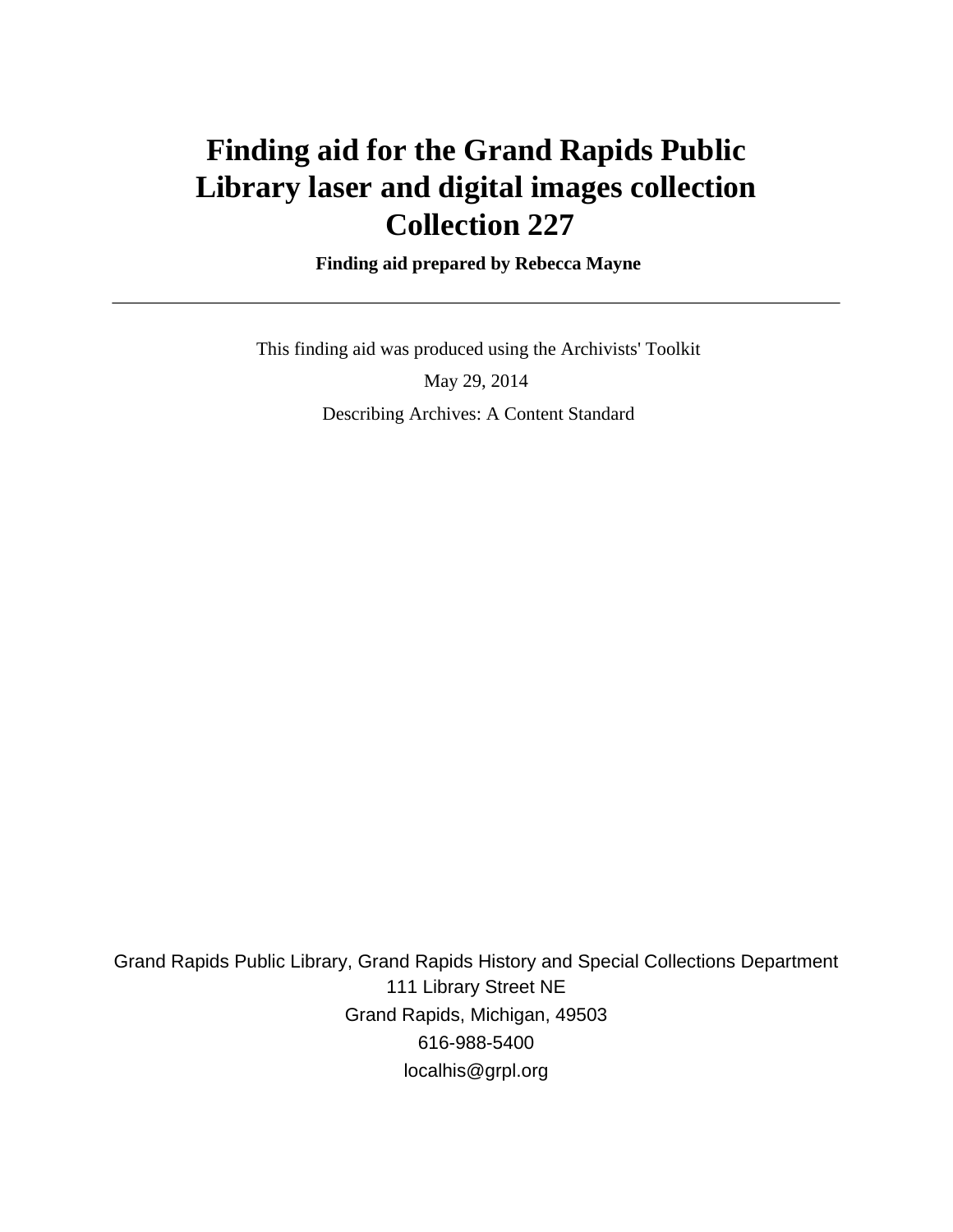## **Table of Contents**

l,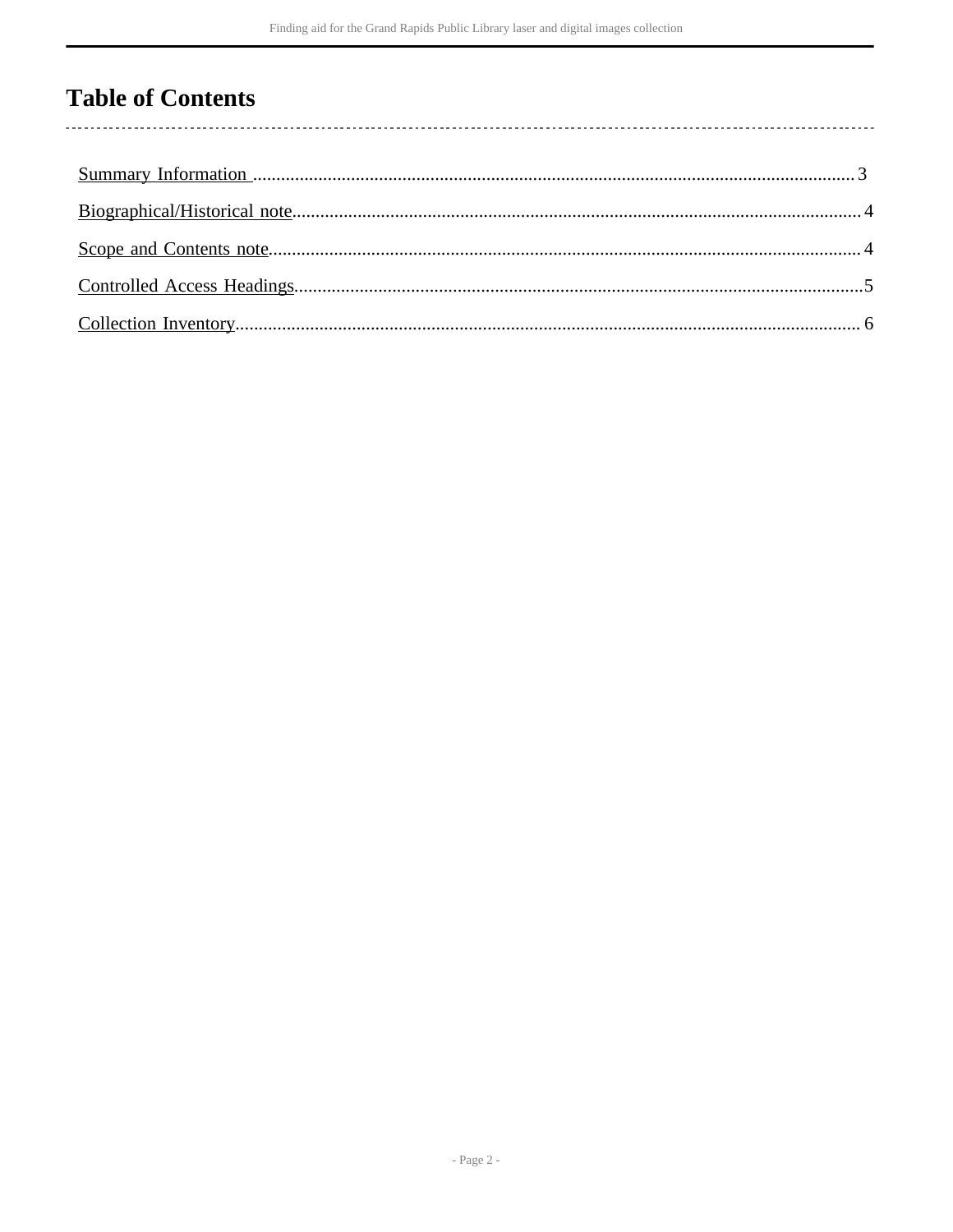# <span id="page-2-0"></span>**Summary Information**

| <b>Repository</b> | Grand Rapids Public Library, Grand Rapids History and Special<br><b>Collections Department</b>                                                                                                                                                                                                                                 |
|-------------------|--------------------------------------------------------------------------------------------------------------------------------------------------------------------------------------------------------------------------------------------------------------------------------------------------------------------------------|
| <b>Title</b>      | Grand Rapids Public Library laser and digital images collection                                                                                                                                                                                                                                                                |
| Date [inclusive]  | 1837-present                                                                                                                                                                                                                                                                                                                   |
| <b>Extent</b>     | 1.2 Linear feet Two boxes                                                                                                                                                                                                                                                                                                      |
| Language          | English                                                                                                                                                                                                                                                                                                                        |
| <b>Abstract</b>   | This collection includes reproductions of images produced on plain paper<br>as a laser photocopy or a digital print. The images are reproductions of<br>material loaned to the library or held in other collections. The images<br>are generally limited to the geographic areas of Grand Rapids and Kent<br>County, Michigan. |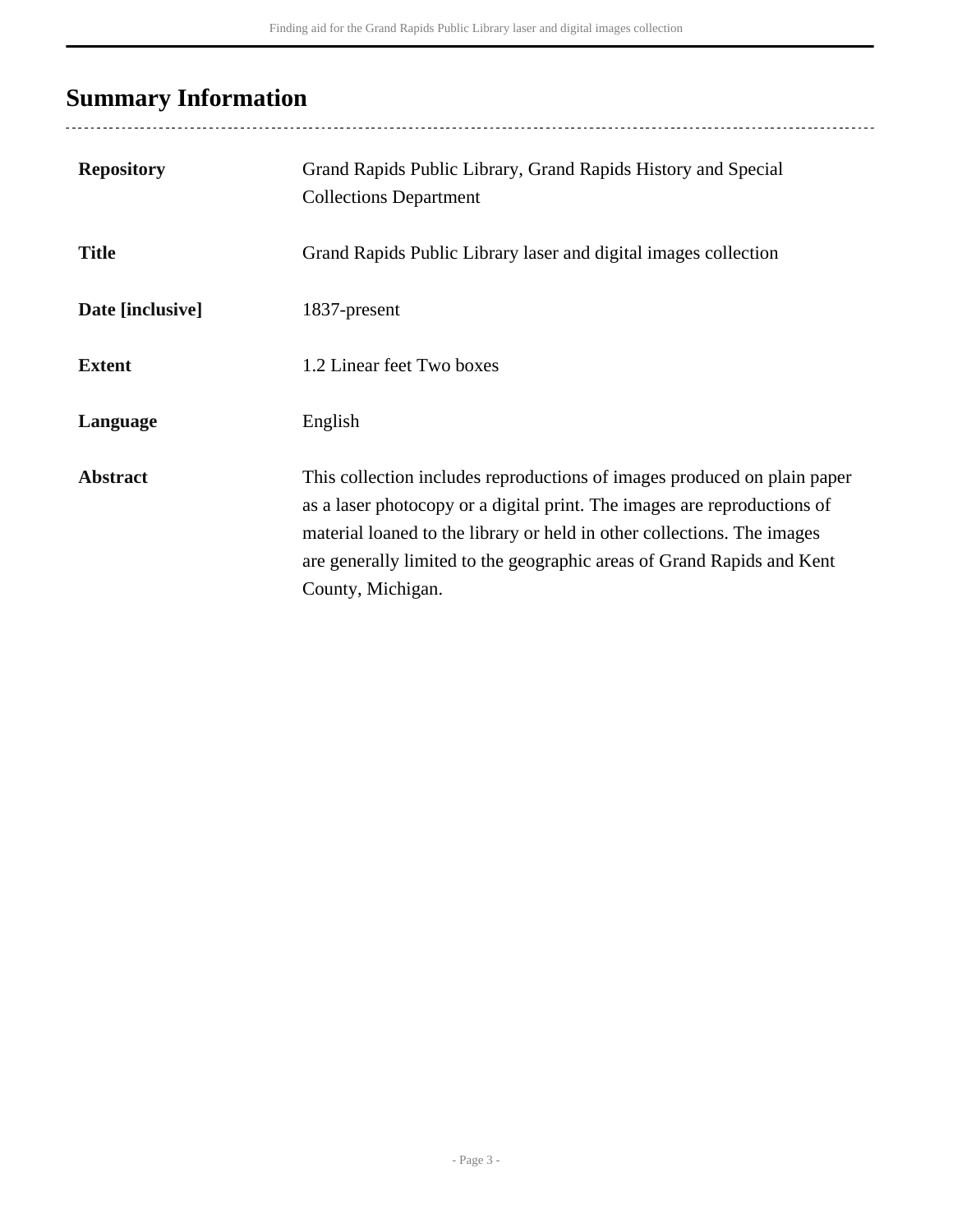## <span id="page-3-0"></span>**Biographical/Historical note**

These images have been collected primarily through the copying of images loaned to the library for reproduction purposes or lasers sent as gifts to the collection. Laser images have also been made as a cost saving alternative to a full print when a printed image is desired for a new or existing negatives. Because of extensive copying and recopying of originals over the years many of the images in this collection duplicate those in other collections currently in both the library and Grand Rapids Public Museum. Generally it is not possible to tell which image is closer to the original.

### <span id="page-3-1"></span>**Scope and Contents note**

This collection contains reproductions of images added to the library's holdings in the 1990s. The images were made using color laser photocopy technology. Also included are images digitized by scanning, and then output to plain paper, using laser, and by exception, dot matrix printing. These types of reproductions are currently being kept separate from the photographic print collections, due to the different archival housing requirements of the photographic processes, but also to monitor the longevity of images produced on plain paper.

Not included here are those photographic prints made in the department using a Fuji Pictograph printer, or the Kodak thermal photo printer. Those higher quality digital photos on photo paper, are housed in other GRPL archival image collections.

While laser reproduction technology suggests the general time period when the reproduction was created, the image content depicted may be for any time period in Grand Rapids history. As with the Grand Rapids Public Library Photo Collection, the topics are generally limited to the geographic region of Grand Rapids, Kent County, and counties contiguous to Kent County, with occasional items of broader scope.

Photos with no known provenance or donations of only a few images for which no separate collection affiliation is appropriate, are included in this collection. The images here may be digital originals but are often copies of items existing in other GRPL Collections or still held by a donor. Several of the images in this collection are taken from postcards, rather than photographs.

Laser copy and digital print images also exist in other GRPL collection for information purposes.

### **Administrative Information**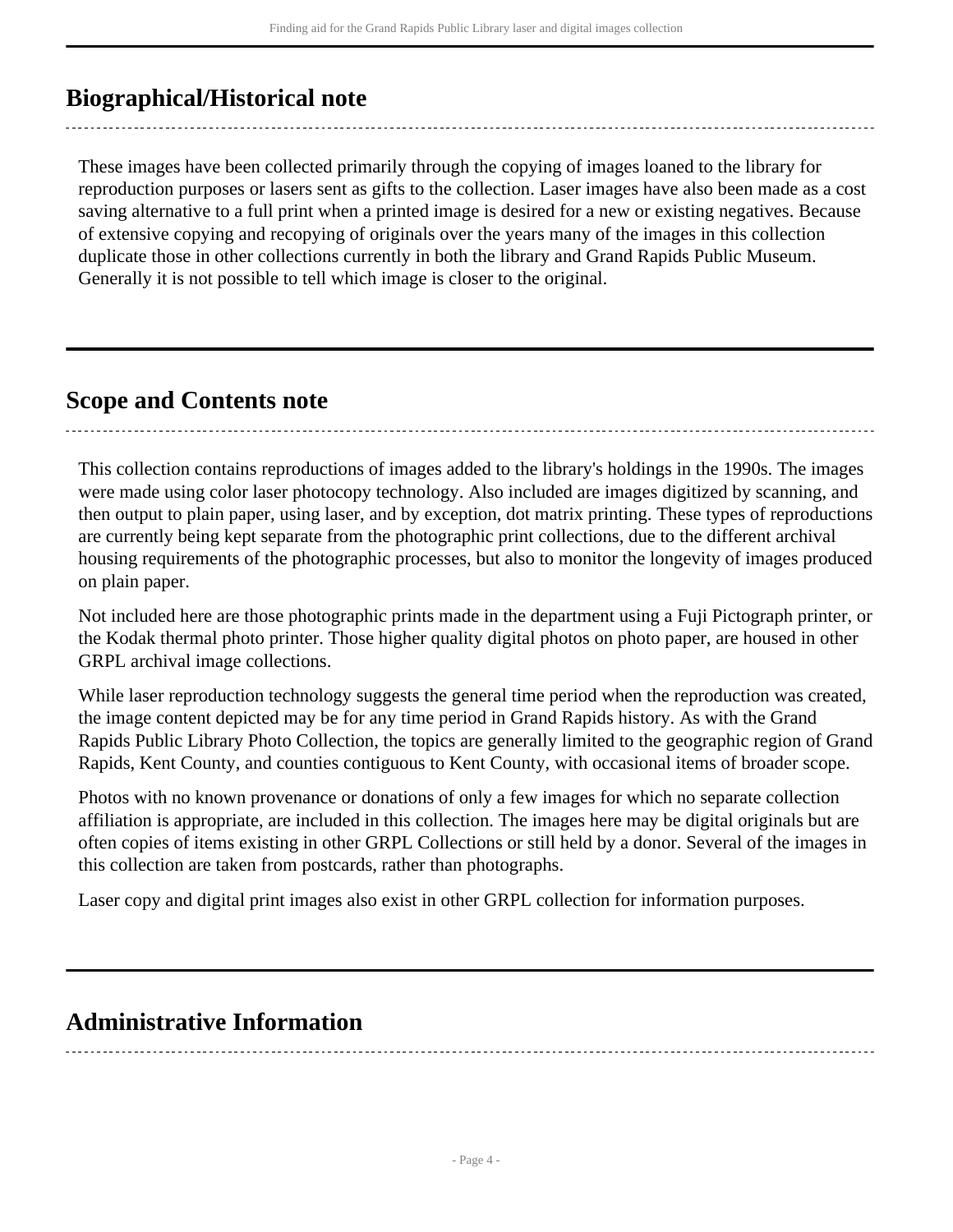### **Publication Information**

Grand Rapids Public Library, Grand Rapids History and Special Collections Department

## <span id="page-4-0"></span>**Controlled Access Headings**

### **Genre(s)**

• photographs

### **Geographic Name(s)**

• Grand Rapids (Mich.) -- History -- Photographs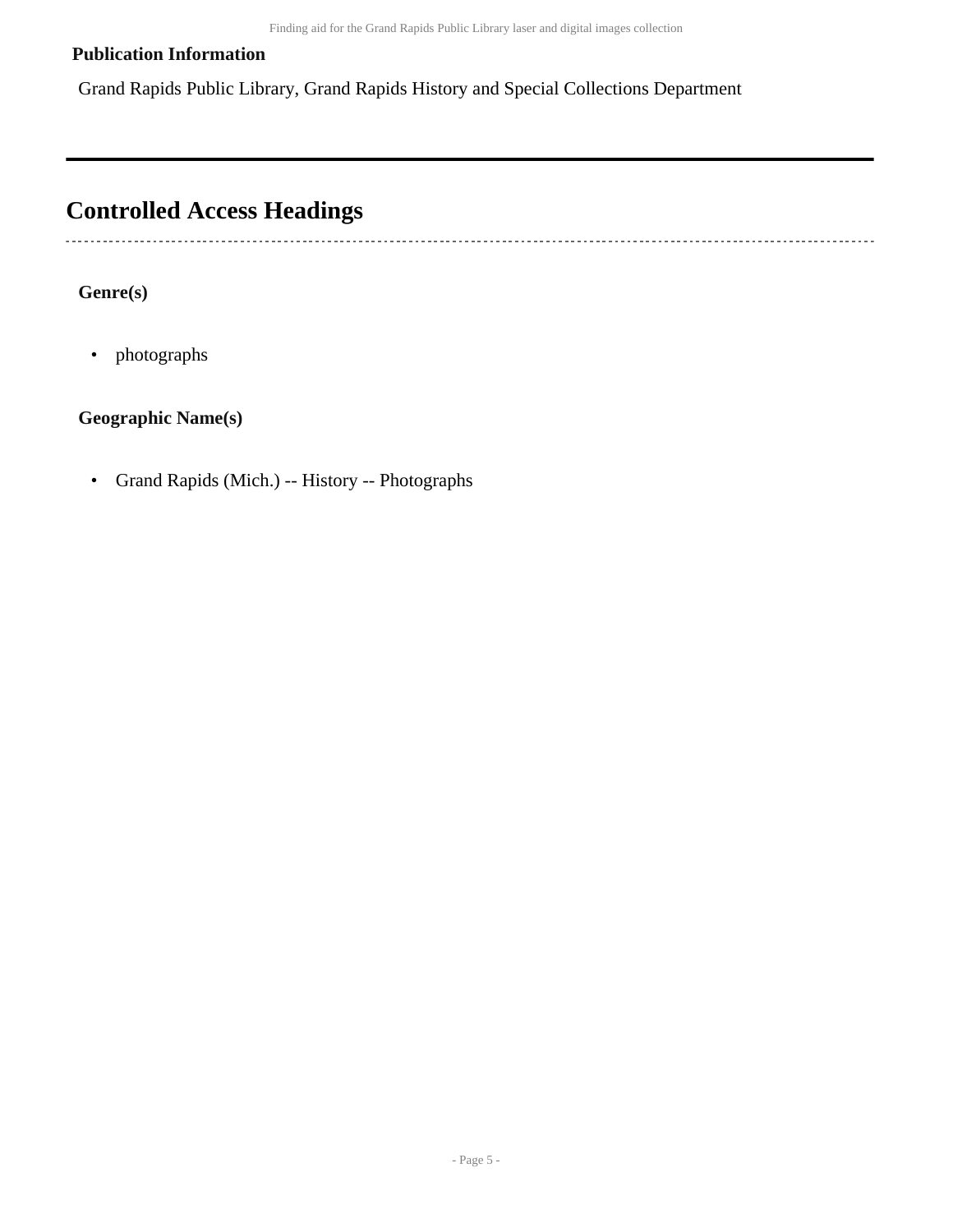# <span id="page-5-0"></span>**Collection Inventory**

|                                                                                                                                                                  | <b>Box</b>   | <b>Folder</b>  |
|------------------------------------------------------------------------------------------------------------------------------------------------------------------|--------------|----------------|
| B.A. Dise & Son Grocery, 704 Madison Ave. (2) Includes Bernardus A.<br>Dise, Jeannette Dise, Henry Dise                                                          | $\mathbf{1}$ | $\mathbf{1}$   |
| City of Grand Rapids, Dunkirk & Buffalo Line, in Dunkirk (Canada?)<br>Harbor, ca. 1908 (2 copy prints on heavy non-photo paper). [Boat, steamer]<br>1999.017.1-2 | $\mathbf{1}$ | 1.2            |
| Freedom Train Locomotive, July 1977.Color. 2003.088                                                                                                              | $\mathbf{1}$ | 1.3            |
| G.W. Gilmore Barber Shop, exterior and interior (2 copies of photos)<br>1999.034.1-2                                                                             | $\mathbf{1}$ | 1.5            |
| Jefferson School 6th Grade Class of 1932/1933, with a textile map they<br>created. [2000.075]                                                                    | $\mathbf{1}$ | $\overline{2}$ |
| Jefferson School 6th Grade Class Alumni, June. 2000, with same textile<br>map, given to GR Public Museum. [2000.075]                                             | $\mathbf{1}$ | 3              |
| Joan Wolfe, Civil Rights advocate, with Jerry Ford, ca. 1975. b/w laser<br>copy. 2006.016                                                                        | $\mathbf{1}$ | 3.5            |
| Monroe Ave. looking toward Campau Square from Fulton St., G.R. 8A-<br>H2354.00.[1126]                                                                            | $\mathbf{1}$ | $\overline{4}$ |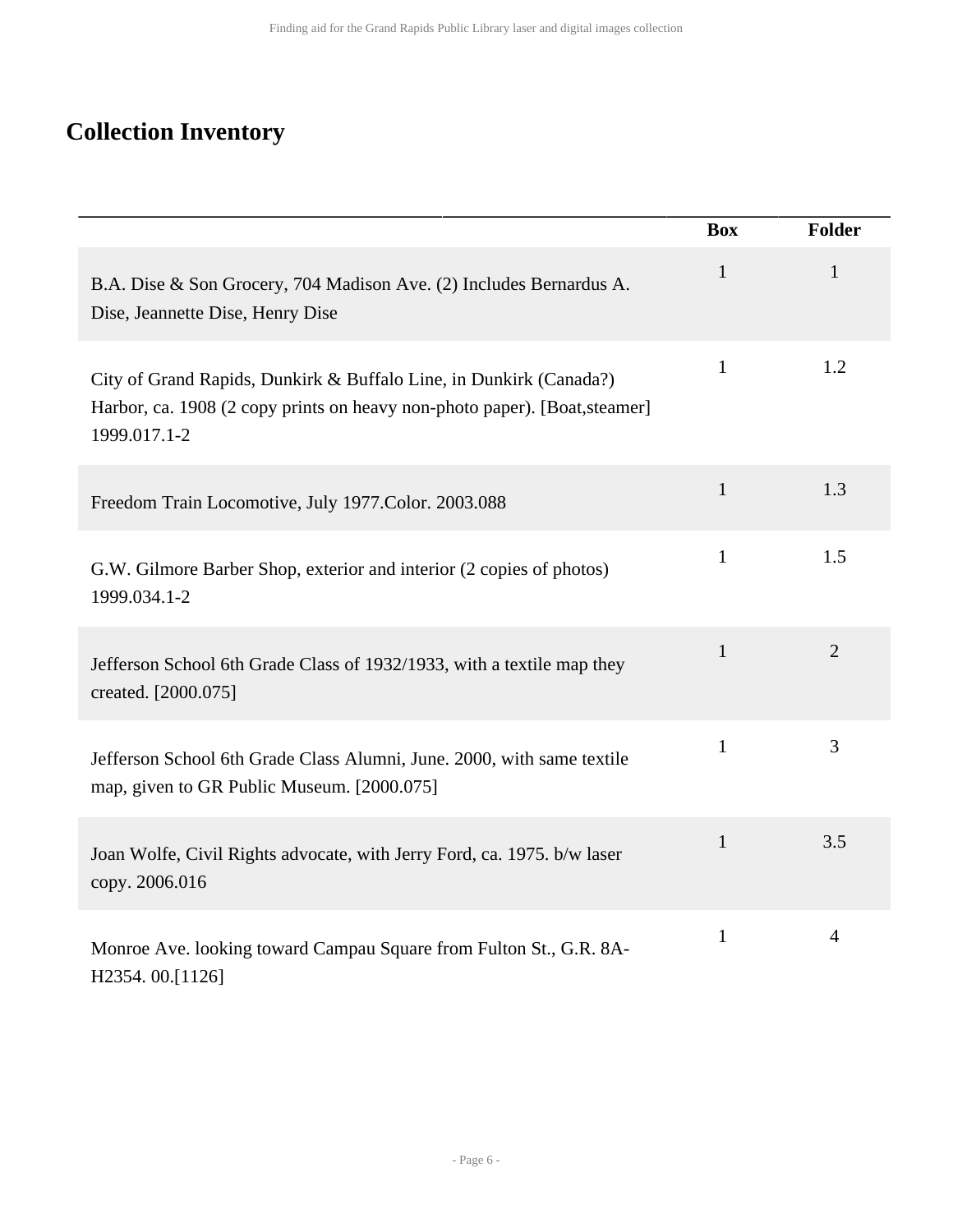| National American Women Suffrage Association, 1894. Emily Burton<br>Ketchum. [1999.055]                                                                                                                                                                                                                                                                                                                                                     | $\mathbf{1}$      | 5             |
|---------------------------------------------------------------------------------------------------------------------------------------------------------------------------------------------------------------------------------------------------------------------------------------------------------------------------------------------------------------------------------------------------------------------------------------------|-------------------|---------------|
|                                                                                                                                                                                                                                                                                                                                                                                                                                             | <b>Collection</b> | <b>Box</b>    |
| The New and Enlarged Ramona Gardens, Thurs., June 27  Charlie<br>Spivak and his sensational orchestra. Copy fragments of a poster by Globe<br>Poster Corp., Chicago. 00.[0236].1-6                                                                                                                                                                                                                                                          | 224               | 14            |
|                                                                                                                                                                                                                                                                                                                                                                                                                                             | <b>Box</b>        | <b>Folder</b> |
| Park Church Choirs on steps of Ryerson Library, 1931. [Formerly<br>$54-11-6$ ]                                                                                                                                                                                                                                                                                                                                                              | $\mathbf{1}$      | 6             |
| Good Bros. Road Construction Co., Caledonia, Mi. (1) 1999.078                                                                                                                                                                                                                                                                                                                                                                               | $\mathbf{1}$      | 8             |
| Seventh St. School (7th St. School) Room 4. Grades 2-1 and 2.2. Class<br>photo, June 19, 1899. 2006.028                                                                                                                                                                                                                                                                                                                                     | $\mathbf{1}$      | 9             |
| Union Station [Postcard repro.] Vanishing Vista, c. 1973, Lyman E. Cox.                                                                                                                                                                                                                                                                                                                                                                     | $\mathbf{1}$      | 14            |
| Postcard Images (21 total) 1999.078.                                                                                                                                                                                                                                                                                                                                                                                                        | $\mathbf{1}$      | 15            |
| <b>Scope and Contents note</b>                                                                                                                                                                                                                                                                                                                                                                                                              |                   |               |
| Lowell, including Show Boat (3), Church of the Nazarene (1), Washington<br>St.(1), Factory District (1), City Hall (1), and West Ward School (1);<br>Lumber Mill, Dutton, Mi. (1); White Bridge, Flat River, Lowell/Belding<br>(1); Fallasburg Covered Bridge, Flat River (1); Fish Ponds, John Ball Park<br>(1); Old Post Office and Federal Building, G.R. (1); Grand Rapids Public<br>Museum, Gaslight Village Exhibit (2); Ada, Mi. (6) |                   |               |

**Box**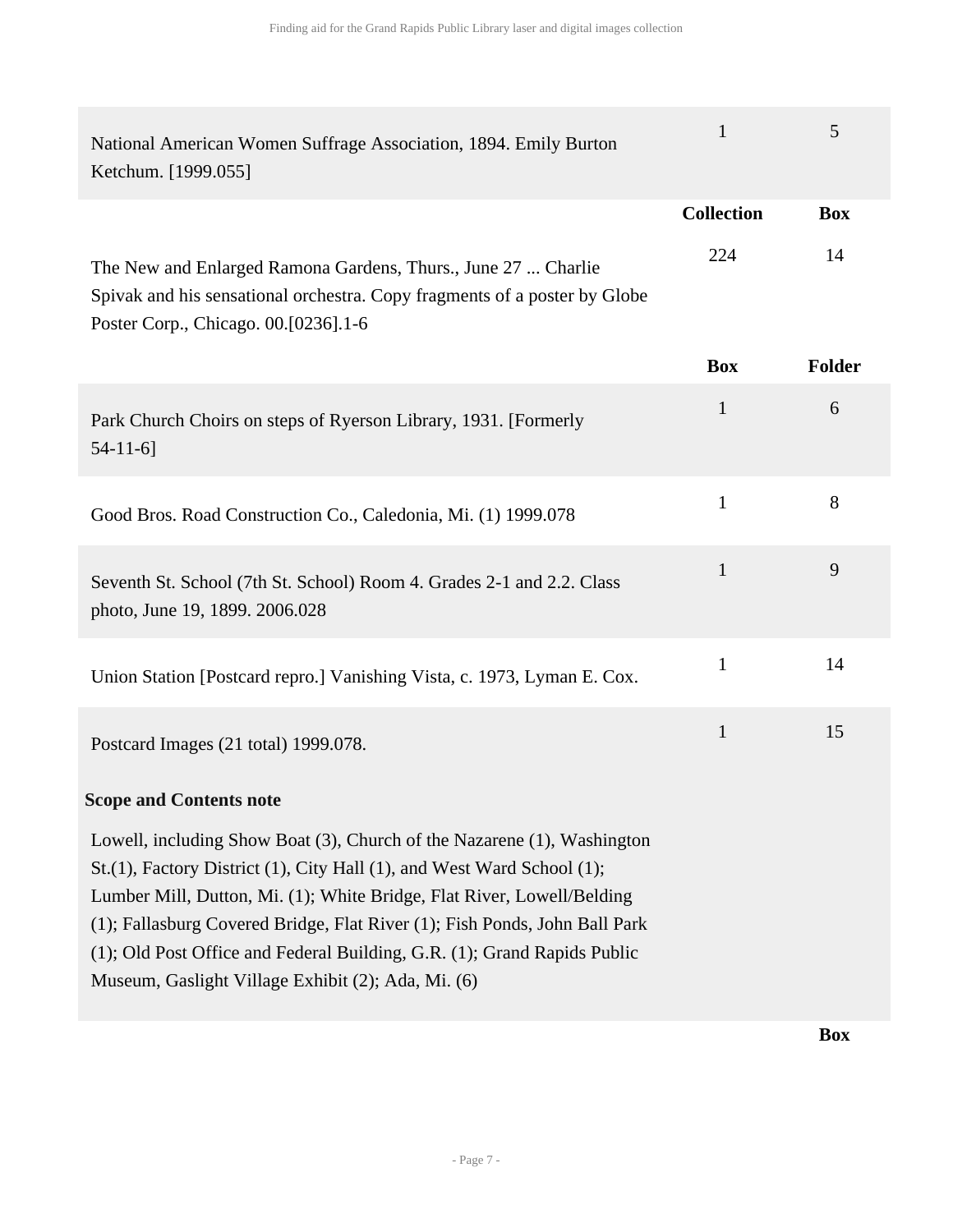2

2

1st Annual Furniture City Postal Clerks Union Picnic, Dutton Park, Aug. 2, 1959 / Chas. I. Harshberger no. II, photographer. 2001.015

GAR, Grand Army of the Republic, Reunion photo. "Watson Post, May 30th, 1914. Panoramic, in three parts. 2006.072

Post Folder / compliments of Heystek & Canfield Co. Publ. By Simplicity Co.

#### **Scope and Contents note**

Engraved and printed by James Bayne Co. [Fragile. Use postcard images instead, where available] 00.[1124].2 [7/13/2001]. Original, in Coll. 78, has postcard images printed on paper, accordion folded into a booklet/packet. It is fragile, and users should be directed to use these color copies instead.

Includes the following images: Grand River in 1830 – Cover; Grand River in 1910 – Cover; Grand Rapids Federal Building – Cover; Bathing Beach at Macatawa Park; Grand Rapids, Chicago Short Line Steamer at Macatawa Pier...; Herkimer Hotel; Otte Brother, American Laundry; Citizens Telephone Co. Long Distance Operator's Room (2 images); Kent State Bank, Ottawa St. and Canal at Lyon (2 images); Heyster & Canfield, 3 images: 56-58 Ionia / 75-77 Monroe / 57-59 Commerce); Preferred Life Insurance Co. of America; Chas. E. Norton Co. – Interior; Henry Smith's Florist Store – Interior; Gannon-Paine Co. – Interior; Marietta Stanley Co., 35-41 4th St.; Lily White Flour; G.J. Johnson Cigar Co.; Ramona Pavilion and Roof Garden, Reeds Lake; Simplicity Co.; Grand Rapids Electrotype Co.; James Bayne Co.; Macey Co.; Macey Co.– Room Interior (ad); McLaughlin Business University; John Ball Park / Zoo; Locator map for each company listed

|                                                                                                                                                     | <b>Drawer</b> |
|-----------------------------------------------------------------------------------------------------------------------------------------------------|---------------|
| Panoramic view of Ottawa Beach and Macatawa Resort, 1913. 2001.077. Either a<br>duplicate or old location for this item at 54. IX-B-23 00. [612]. 1 | FF.IX.D       |
|                                                                                                                                                     | Box           |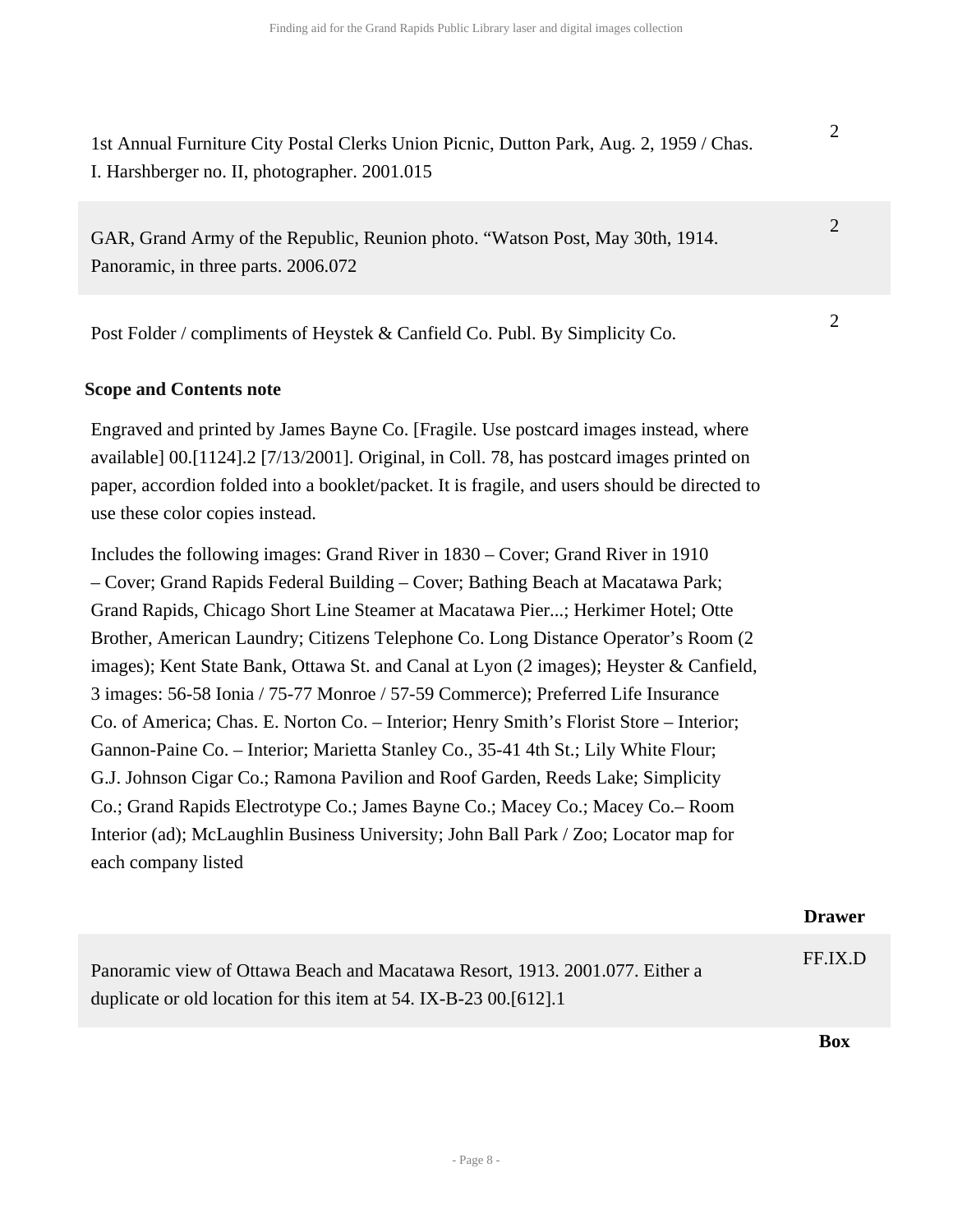**Jubilee Souvenir and Official Programme, 1893.[6 images from this booklet,...**

Park Congregational Church. Interior. View toward organ and choir with flag draped in front. 1999.072.1

**Jubilee Souvenir and Official Programme, 1893.[6 images from this booklet, Coll. 94, Box 13] [2/16/2001]** 

|                                                                                                                                                    | <b>Box</b>     | <b>Folder</b>  |
|----------------------------------------------------------------------------------------------------------------------------------------------------|----------------|----------------|
| .1 Kent County Fair Grounds / Valley City Eng. Co. [Bird's eye view] [pg.<br>$[10]$                                                                | $\overline{2}$ | $\overline{2}$ |
| .2 Views of Grand Rapids. Union Station. (2 overlapping views) Pg. [16]                                                                            | $\overline{2}$ | $\overline{2}$ |
| .3 Views of Grand Rapids [1] Blodgett Building. Cor. Ottawa and Louis<br>Sts. [2] Cody Building. S.W. Cor. South Division and Fulton Sts. Pg. [26] | $\overline{2}$ | $\overline{2}$ |
| .4 Views of Grand Rapids. Council Chamber 1842 and City Hall 1893. (2<br>images overlapping) pg. [34]                                              | $\overline{2}$ | $\overline{2}$ |
| .5 Views of Grand Rapids. County Court House 1838 and 1893. (2 images<br>overlapping) pg. [36]                                                     | $\overline{2}$ | $\overline{2}$ |
| .6 Views of Grand Rapids Post Office 1841 and 1893 (2 images<br>overlapping) pg. [36]                                                              | $\overline{2}$ | $\overline{2}$ |
| Mixed images. Six postcards and 2 photos 2002.008                                                                                                  |                |                |
|                                                                                                                                                    | <b>Box</b>     | Folder         |
| 1. Miller's Landing [from orig. photo]                                                                                                             | 1              | 7              |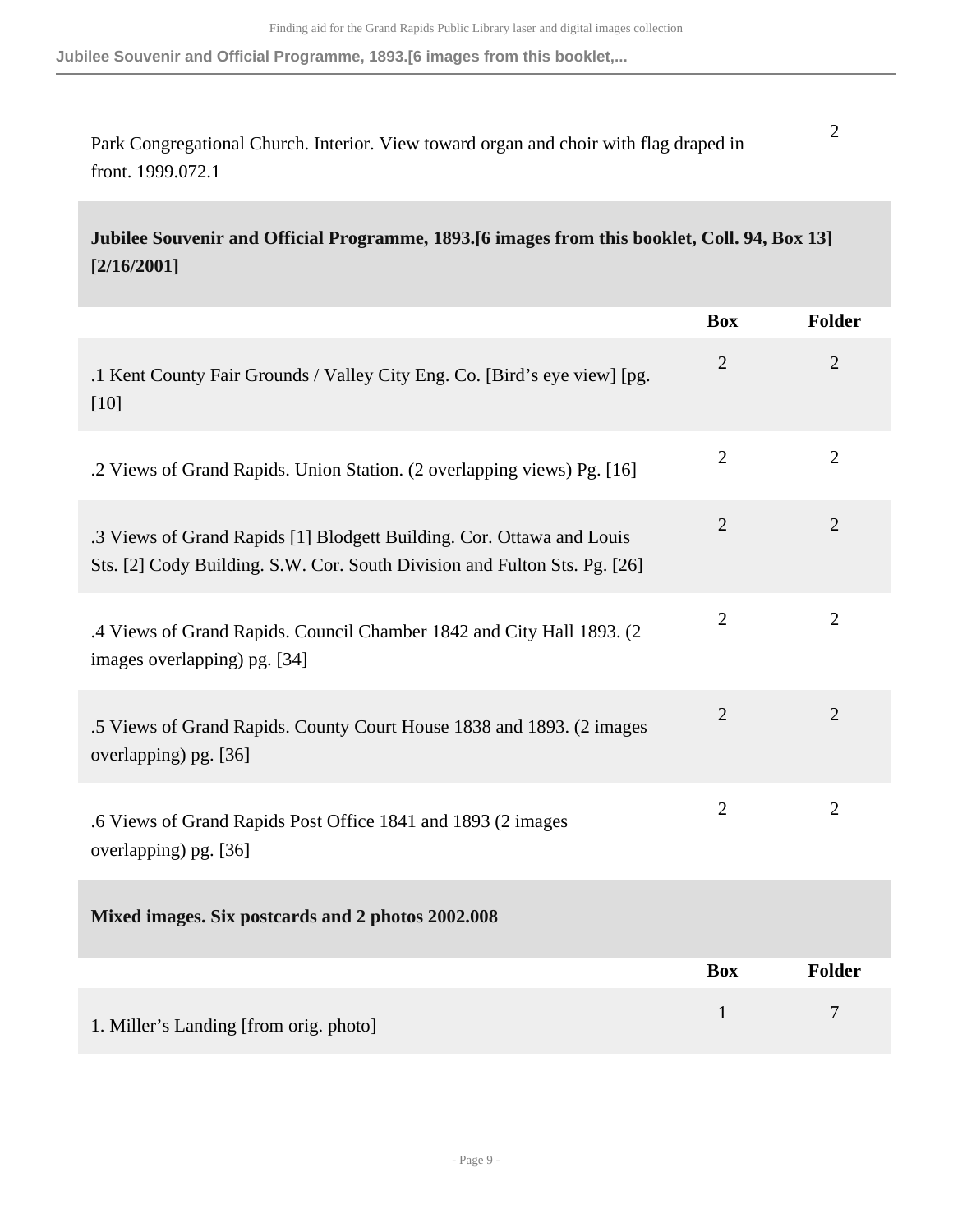| 2. Grand Rapids ca. 1893-1900. Cop standing looking at camera in dirt<br>street not yet identified. | 1            | 7              |
|-----------------------------------------------------------------------------------------------------|--------------|----------------|
| 3. John Ball Park                                                                                   | $\mathbf{1}$ | 7              |
| 4. John Ball Park bridge in winter                                                                  | $\mathbf{1}$ | 7              |
| 5. Hackley Training School, Muskegon                                                                | $\mathbf{1}$ | 7              |
| 6. YMCA                                                                                             | $\mathbf{1}$ | $\overline{7}$ |
| 7. Manufacturers Building                                                                           | $\mathbf{1}$ | 7              |
| 8. Masonic Temple. Note: See Postcard collection for originals of most of<br>the postcards above.   | $\mathbf{1}$ | 7              |

### **Then and Now images**

#### **Scope and Contents note**

Done as a student project, by the donor Jesus Ramirez, for a business ethics class project at University of Phoenix, these folders contain laser copies of old photos from various GRPL archival collections. Added to these are Ramirez laser copies of photos or digital output, of the current 2001 view of the same site. 2002.044

|                                                                        | <b>Box</b> | Folder |
|------------------------------------------------------------------------|------------|--------|
| American Seating building. Copy of image at GRPL Postcard Coll. 78-1-5 |            | 10     |